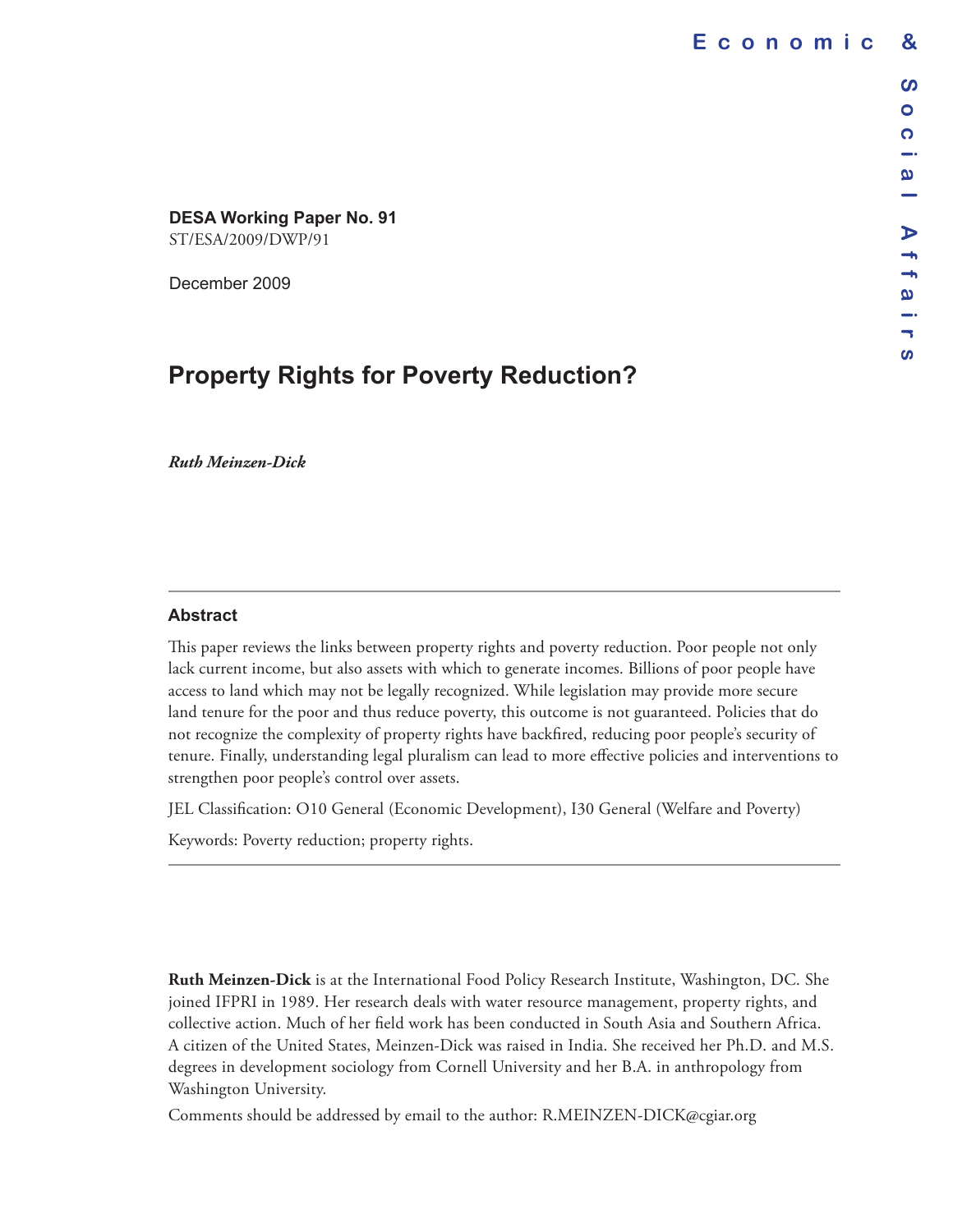## **Contents**

| $\partial$ |
|------------|
|            |
|            |

UN/DESA Working Papers are preliminary documents circulated in a limited number of copies and posted on the DESA website at <http://www.un.org/esa/desa/papers> to stimulate discussion and critical comment. The views and opinions expressed herein are those of the author and do not necessarily reflect those of the United Nations Secretariat. The designations and terminology employed may not conform to United Nations practice and do not imply the expression of any opinion whatsoever on the part of the Organization.

Editor: *Anis Chowdhury* Typesetter: *Małgorzata Juszczak* United Nations

Department of Economic and Social Affairs 2 United Nations Plaza, Room DC2-1428 New York, N.Y. 10017, USA Tel: (1-212) 963-4761 • Fax: (1-212) 963-4444 e-mail: esa@un.org <http://www.un.org/esa/desa/papers>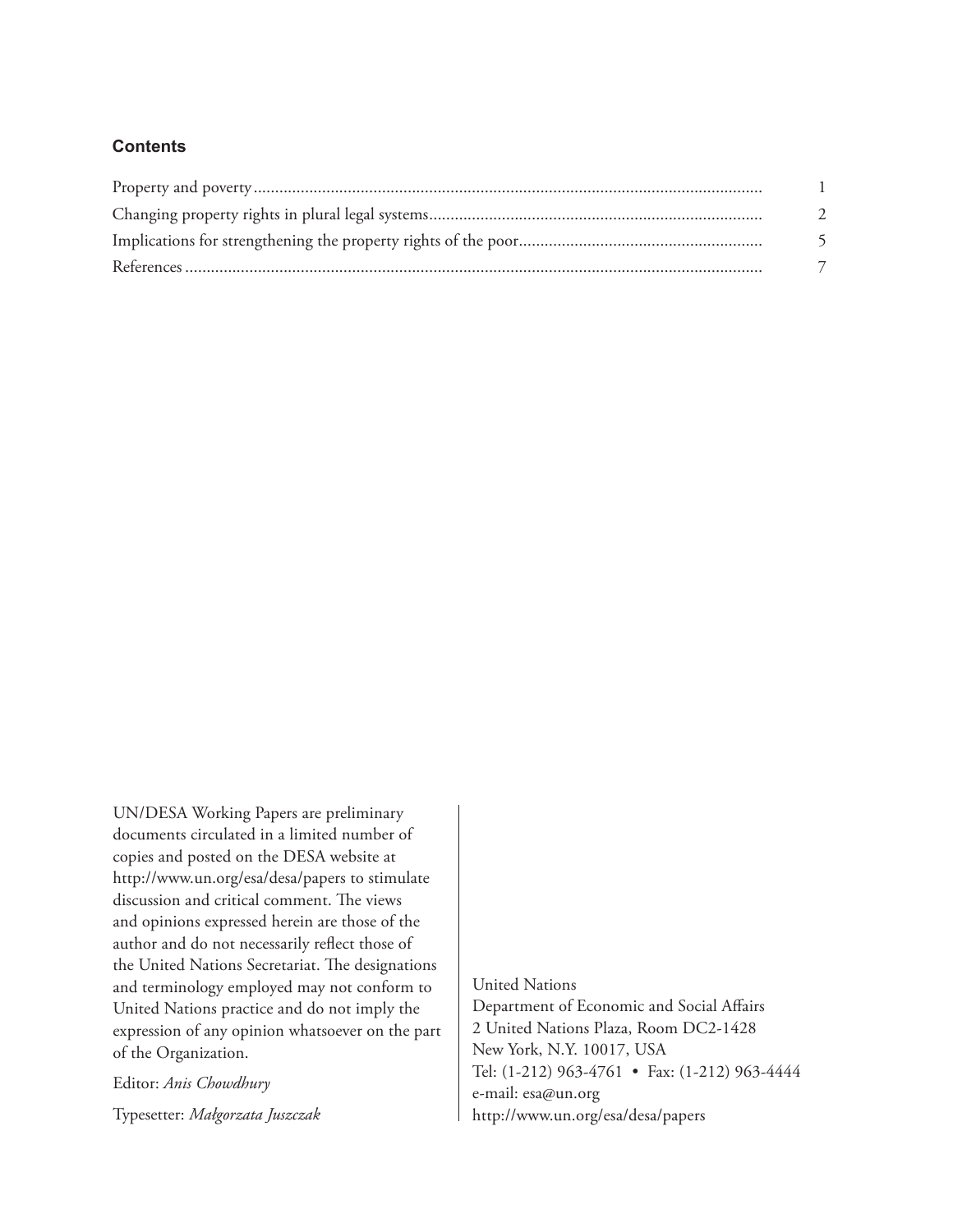# <span id="page-2-0"></span>**Property Rights for Poverty Reduction?**

#### *Ruth Meinzen-Dick*

The links between poverty and (lack of) property rights are pervasive. It is not only that poor people lack current income, but they also lack assets with which to generate income. Millions of rural poor and the urban poor living in informal settlements lack access to land. But even when they have access to land, their rights, however understood, to the land may not be formally or legally recognized. Redressing this ambiguity through legislation to provide more secure land tenure for the poor thus seems to be a way to reduce poverty. However, experience shows that the apparent solution is not so straightforward. Land titling efforts that have not taken the complexity of property rights into account have backfired, actually reducing poor people's security of land tenure.

This paper first reviews the links between property rights and poverty reduction, including the gender distribution of property rights. It then examines the plural nature of property rights, the relevance of multiple sources of claims on property, and how this complicates property rights reform. It then explores the implications for strengthening the property rights of the poor, and in particular, how understanding legal pluralism can lead to more effective policies and interventions to strengthen poor people's control over assets.

### **Property and poverty**

Land is a critical asset, especially for the rural poor, because it provides a means of livelihood through the production and sale of crops and other products. For both the rural and urban poor, property rights over housing (on homestead land or other forms of housing) provide shelter, dignity, and a means for accumulation. Those without property rights generally lack the incentive or even the authority to make investments in the land where they live or farm that might lead to higher returns (Meinzen-Dick and Di Gregorio 2004). In many cases, land can be used as collateral for credit to invest in the land, or be exchanged for capital to start up another income-generating activity. The landless are excluded from these opportunities, which is why they are often among the poorest. For example, data from South Asia, home to about 40 per cent of the world's poor, show that poverty is strongly associated with landlessness and insecure access to land. In India, over 30 per cent of the landless and near-landless (with less than 0.2 ha of rural land) live in poverty, and figures are even higher when they cannot migrate. In Bangladesh, those with less than 0.2 ha make up two-thirds of the poor. Moreover, research suggests that land ownership increases investment in the human development of children (Deere and Doss 2006). Therefore, property rights are particularly important in determining who has entitlements to food, and may serve as a means to perpetuate or break the intergenerational transmission of poverty.

In addition to being crucial for food security and stable livelihoods, land provides a buffer to smooth consumption in times of shocks. Land owners can sell or mortgage their land, which gives them more stability than the landless, who are less able to sustain the normal levels of consumption. Since these shocks also adversely affect the labour and food markets, those who have access to land can turn to their farm for selfemployment and food production.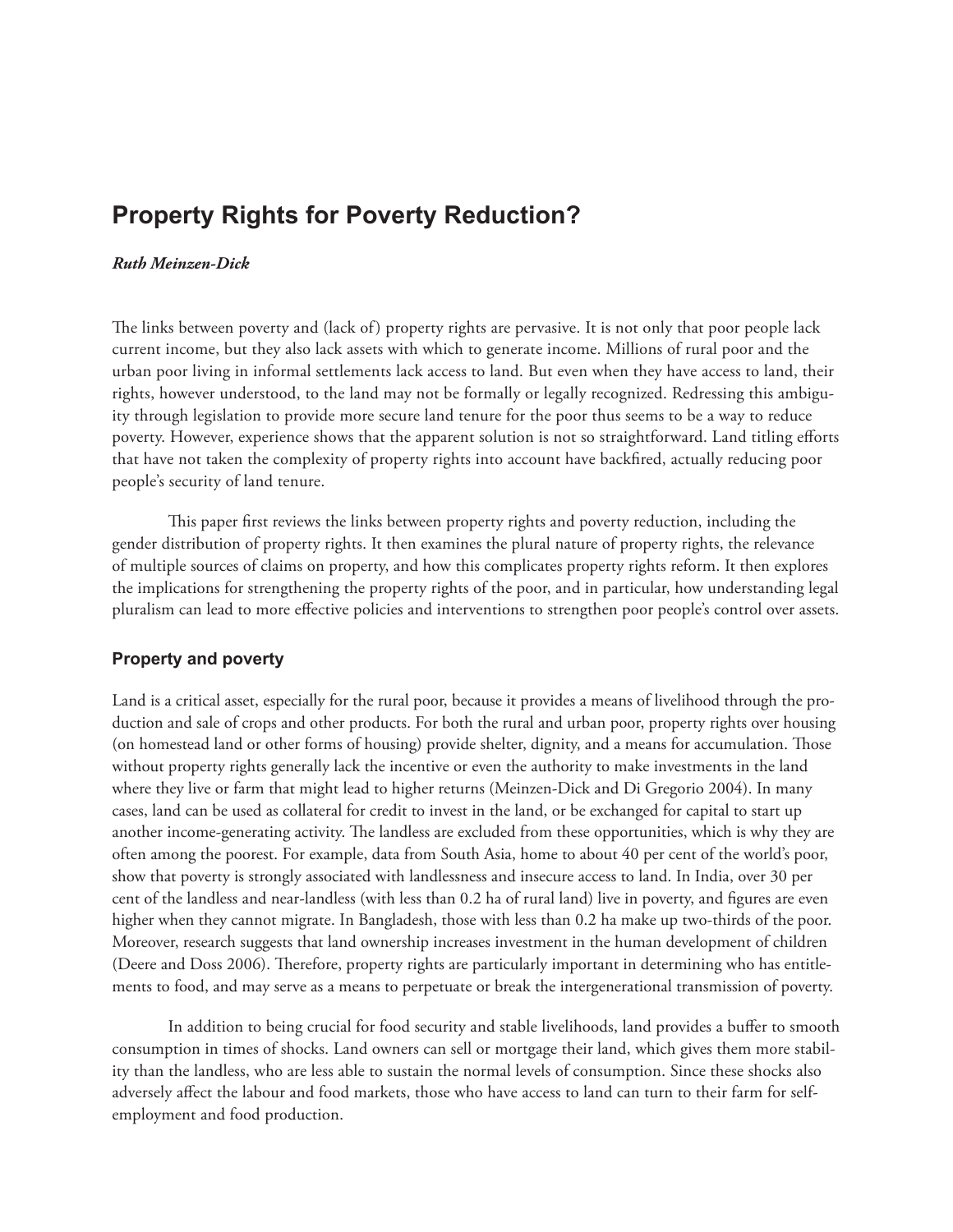<span id="page-3-0"></span>Beyond their economic importance, property rights—especially to land—fulfil a number of social functions. In many rural communities, land distribution is associated not only with the well-being of the household, but also with social standing in the community. Land owners are treated with greater respect and often feel a stronger sense of identity with the community. This position, in turn, shapes access to many government services, influence in local politics, participation in social networks, and intra-household relations. For example, many water users' associations define membership in terms of land owners in the service area, which limits participation by other households who also need water (Meinzen-Dick and Zwarteveen 1998). Extension agents focus their attention on land owners, which often excludes their wives, children, tenants and landless labourers.

It is not only the property rights of the household that matter: intra-household distribution, and especially differences between men and women, is also important. When women access land only through their husbands, fathers or sons, their tenure depends on their relationships with these men, and they are vulnerable to eviction and loss of land rights in cases of death of the man, divorce, or disinheritance. Land ownership gives women greater bargaining power and stronger fallback options, which is one reason research in India has found that women who own land are less subject to domestic violence (Panda and Agarwal 2005; Bhatla, Chakraborty and Duvvury 2006), a finding also supported by findings from Colombia (Friedmann-Sanchez 2006) and elsewhere in Latin America (Deere and Leon 2001). The increased bargaining power that confers on women control over resources, especially land tenure, also translates into a stronger voice in household decision-making, which may contribute to stronger investments in food, education and schooling of children, with long-run consequences for poverty reduction (Deere and Doss, 2006; Doss 2006).

As in the case of insecure tenure at the household level, women's lack of secure tenure can limit their access to credit, ability to invest in the land and its overall productivity. Women may be prohibited from planting trees on their "husbands' land" because it is seen as too much of a claim to that land, or they may be reluctant to plant trees or make long-term land improvements because they are not sure they will benefit (Fortmann and Rocheleau 1985). Research in Ghana shows that gender differences in property rights over land hinder sustainable management of tree resources, and that gifts/transfers of land to women improve cocoa productivity (Quisumbing and Otsuka, with others 2001).

### **Changing property rights in plural legal systems**

The strong links between poverty and tenure insecurity have prompted numerous land reforms. Redistributive land reforms that transfer land from large landlords to the landless, especially agricultural labourers, have a long history, especially in the latter half of the twentieth century. Successful redistributive land reforms in East Asia did contribute to raising productivity in the region (FAO 2003) and rapid economic transformation (Kay, 2002). But they require serious state commitment, to either expropriate land from large landowners or to identify resources for market-based redistributive approaches, and then additional resources to enable those who acquire land to use it productively.

Because redistributive land reforms have economic and political costs to acquire the land to be given to the poor, statutory reforms to provide greater tenure security on land they already occupy may seem a relatively easier way to confer property rights on the poor. In Africa, over 90 per cent of the rural population access land through customary mechanisms (Wily 2006). In the urban informal settlements in which millions of the poor live, people build homes on public or other land to which they do not have state-sanctioned rights. The formalization of land rights has a long history, and has often been advocated as an instrument for development and poverty reduction (e.g. Swynnerton 1954; de Soto 2000; CLEP 2008).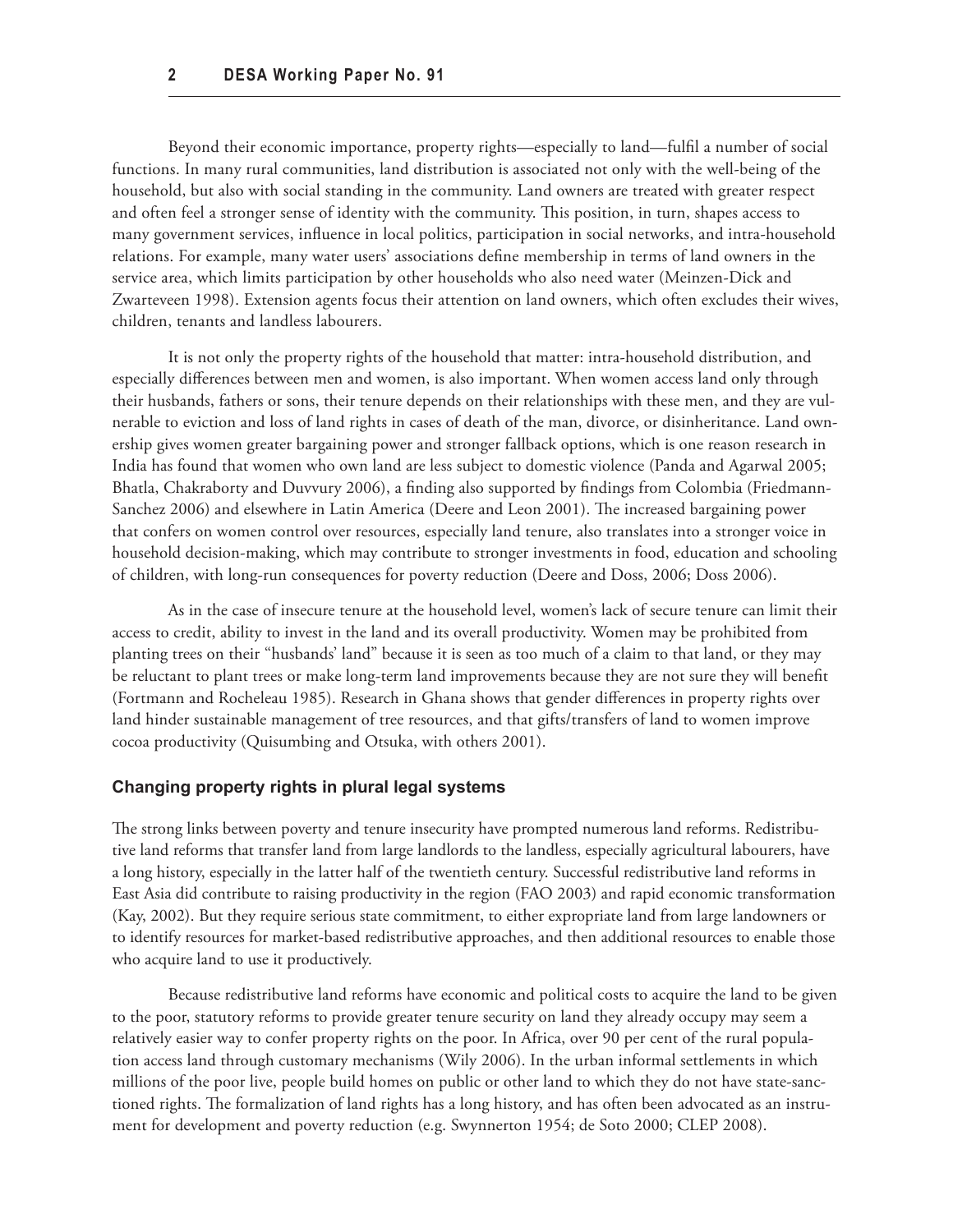But a closer look at the experience of formalization reforms indicates that legislation and formal programs do not necessarily change land tenure on the ground. This is because of the pervasiveness of legal pluralism, which gives rise to multiple sources of property rights and multiple claims on the benefit streams of a given asset (Griffiths 1986, Merry 1988, Meinzen-Dick and Pradhan 2002). Access and control of land and related resources such as water or trees do not only depend on statutory law, but also on a range of customary laws and other normative or legal frameworks. Understanding the complexity created by legal pluralism, and how different legal frameworks play out at the local level, is essential if any legal or programmatic interventions are to help the poor to strengthen their property rights. The remainder of this section discusses some of the critical aspects of pluralistic property rights that need to be considered in each context.

A starting point for analysis of property rights is to identify the legal frameworks that apply. Discussions often focus around a dichotomy between statutory and customary law, but property rights are also influenced by religious laws and practices, international treaties, development project regulations, and a range of other legal or normative frameworks. For example, religious laws may designate certain land as sacred; watershed management projects may designate certain land as not for grazing or other specific uses. International treaties, such as the Convention on the Elimination of All Forms of Discrimination Against Women (CE-DAW), specify that women should not be prohibited from holding property, but this may contradict clan rules about who is a member of the lineage, which influence who can inherit land. Local norms shape the interpretation of all of these, resulting in a mix of norms and rules expressed and used at the local level, called local law.

After identifying the different sources of property rights, a second step toward effective understanding is to look at how individuals and groups make use of one or another of these legal frameworks as the basis for their claims on a resource, in a process referred to as "forum shopping". The choice of which frameworks each claimant employs will be affected by their knowledge of different types of rules, perceived contexts of interaction, power relations, and expediency (Spiertz 2000: 191). Which law is accepted and enforced depends on power and social relationships between the different claimants.

As a result of this interaction of legal frameworks and the conscious and unconscious use of different bases of claims, property rights cannot be understood as simply deriving from statutes or formal rules. Rather, property rights and the uses of resources should be understood as negotiated outcomes (Meinzen-Dick and Pradhan 2002).

The persistence of legal pluralism does not imply that all laws are equally powerful. Rather, it is helpful to think of each type of law as having a "force field", which may be strong in some contexts and weaker in others. In relations between government agencies and local communities, statutory law is usually more powerful and used by officials. Statutory law is also often used by outsiders to claim resources in ways that are not locally recognized as legitimate. But property rights are only as strong as the institution that stands behind the claim. If the state does not have much enforcement capacity and local community institutions, such as village, clan, caste, forest user group, or religious authority, are strong, then the latter may prevail. Thus, an outsider—or a local woman—claiming land based on state law may face social ostracism and not be able to use it effectively.<sup>1</sup> But where community institutions are either eroding (e.g. due to migration), or where the community itself is relatively weak and the state is strong, then people claiming land based on customary rights are likely to lose out to those with state-sanctioned claims.

<sup>1</sup> This can limit lenders' willingness to accept land as collateral, because they know that it would be difficult to foreclose on a parcel and transfer it to someone else, or that this increases risk and transaction costs.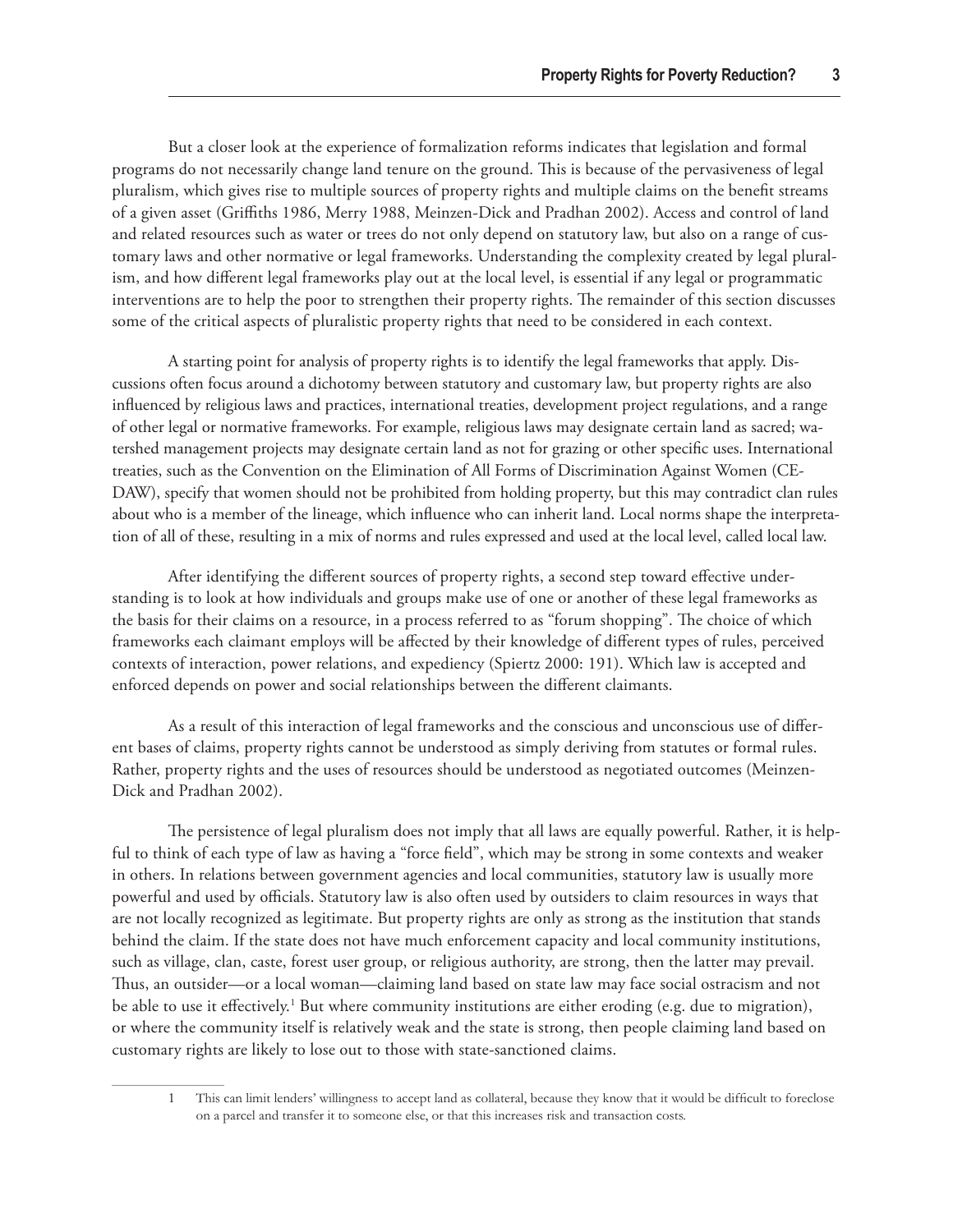To return to the force field analogy, when two legal frameworks are in harmony, they are mutually reinforcing. But when they diverge, they can counteract each other. In those cases, the enforcement capacity of each is important in determining the relative strength of different types of property rights claims. What this means is that if statutory reforms aim to bring about changes that are strongly opposed to customary or other types of rules, they will require considerable state implementation and enforcement capacity. Legal literacy campaigns are needed to make people aware of the new laws—from the general public to the government agencies administering it, to the justices who will be called to hear appeals cases. The administrators of the programs (including the land registrars) will need to be accessible to poor men and women, which often means decentralized property registers, as well as enforcement authorities with enough information and capacity to ensure compliance at the local level. The difficulties in appropriating the resources to provide such decentralized administration and enforcement have led to otherwise thorough land tenure reform processes failing to deliver anticipated changes (Ikdahl*, et al*. 2005).

If legal reforms are to help poor people strengthen their tenure security, and not weaken it or take away what they already have, it is essential to look beyond full "ownership" of land. This means paying attention to all the bundles of rights, including use, management, exclusion, and alienation rights. Many people have restricted or overlapping and conditional rights to use and manage resources, such as to graze animals or harvest certain products from land officially "owned" by the state or by other people, and these play critical roles in their livelihoods (Wily 2006). Extended family members may have a certain say over the disposal of land. Simplifying land rights to give complete authority to the owner of the underlying land, ostensibly in the name of efficiency, can cut off other claims important for the livelihoods, social standing, or security of others, with the poor and marginalized groups and individuals often suffering most (Meinzen-Dick and Mwangi 2008).

Unless they take into account the secondary property rights held by various claimants, statutory legal reforms can undermine local land access and use that people depend upon, such as to collect water, firewood, fish or medicinal plants or graze their livestock in the fallow season. Even if their use or management rights were tenuous, their loss can still erode livelihoods, especially for people living on the margins of survival. Yet, many formal systems move toward unfettered "ownership" models, and because of their standardization, they are not as adept at dealing with local variations in secondary claims. Moreover, because land regularization is often a preamble to the development of land markets (Frías 2005; Wily 2006), it is often an explicit intent to shed secondary rights which might be seen as encumbrances that restrict the functioning of land markets. Because these secondary rights are often used for subsistence by the poor, their value is often not counted, and hence overlooked when gains from land market development are cited.

Where government legal systems are more accessible to those with education, money, influence or central location, the poor and marginalized may depend more upon customary or religious bases for claiming rights to resources. This is one reason that many land registration and formalization programs have led to the erosion of women's customary land rights, especially in Africa, when land is registered in the name of the male "head of household" (Lastarria-Corhniel 1997). But a study of more recent tenure reforms in Ethiopia found that in regions where land certification procedures required that wives' names be registered with their husbands', these requirements increased both women's awareness of the certification process and the inclusion of women in the registration; these effects seemed to be stronger where the wives' pictures also had to be included in the certificate (Deininger*, et al*. 2008).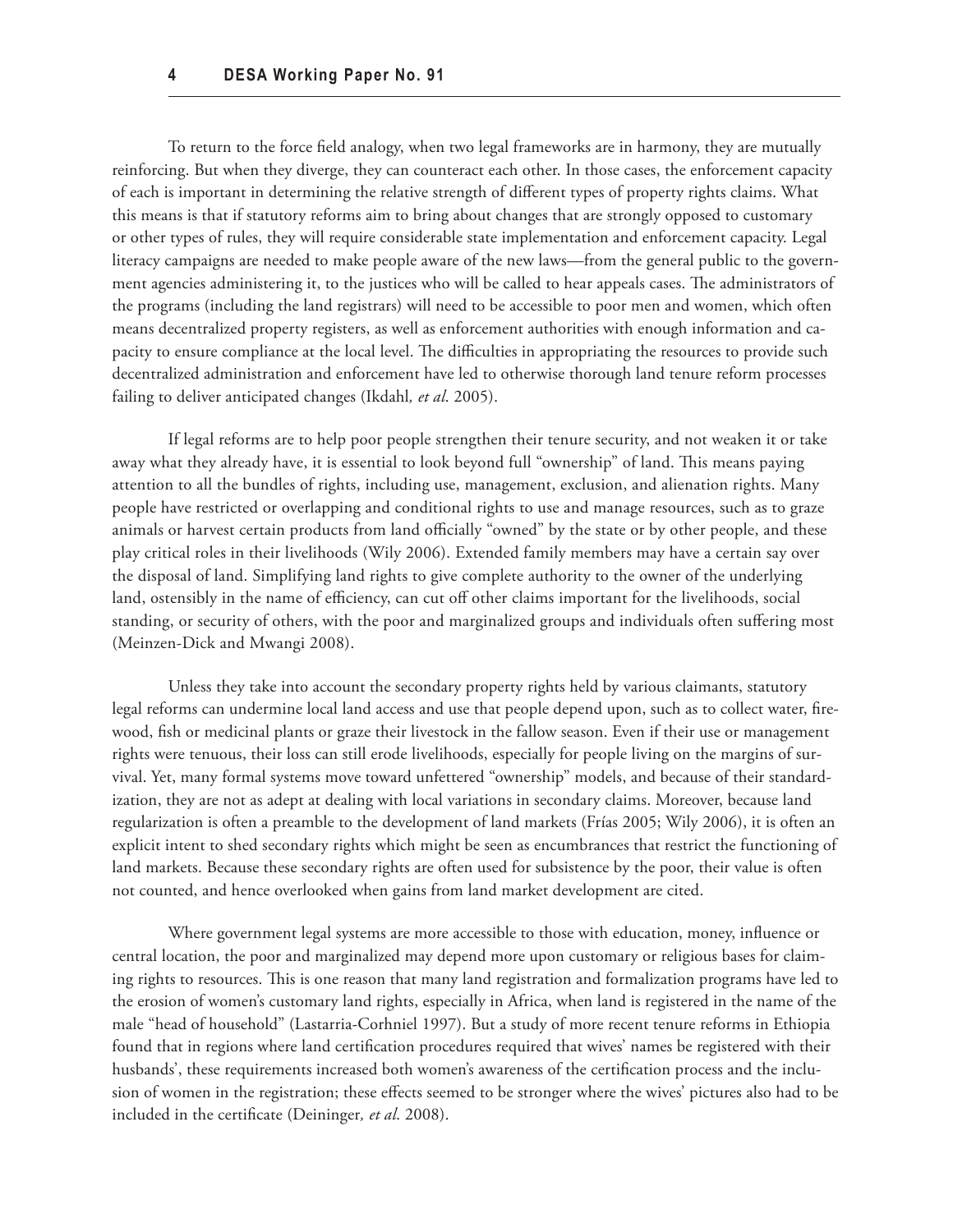<span id="page-6-0"></span>Thus, while the existence of legal pluralism can impede attempts to reform property rights, recognizing legal pluralism and understanding how different systems interact can facilitate pro-poor reforms. No legal framework, whether statutory or customary, is static. "Customary law" evolves in response to changing circumstances, and even without changes in statutory law, its interpretation changes over time. Nor does any legal framework exist in isolation: rather, they influence each other, and changes in one will have effects on the others, leading to changes in property rights in practice.

Rather than seeing legal pluralism as deviations from state law, or as a problem to be eliminated, it is possible to use legal pluralism to effect changes that may benefit the poor or disadvantaged groups. For example, understanding forum shopping can help anticipate responses and design measures for more equitable outcomes. Ethiopia pushed egalitarian provisions in the civil code without trying to undermine customary leaders. First, the government changed the personal law, but allowed those with disputes to lay their cases before the local authorities. However, those who wish to appeal the local decision can choose to apply civil code provisions. As a result, customary personal-law arbitrators and courts in the community have adjusted the application of outdated customary law provisions so that women disputants will be more satisfied with the outcomes and not transfer the decision to the civil courts, which would weaken the customary bodies (Gopal 2001). Thus, changes in state law may be used to effect changes when local elites have power under customary law. But when the wealthy or educated have more access to state-based property rights systems, concentrating power under formal law favours elites, but customary or religious law may exert a countervailing force.

#### **Implications for strengthening the property rights of the poor**

Property rights do play a fundamental role, not only in increasing economic productivity, but also in raising the social standing and dignity of those who have them. Strengthening the property rights of poor people can therefore make important contributions to poverty reduction. Not surprisingly, the Commission on Legal Empowerment of the Poor recommended property rights as the second pillar of legal empowerment, after access to justice and the rule of law. This is laudable because it calls for (formalization of) property rights as part of more comprehensive change, including access to justice and building a legal system based on what is working in "extralegal" systems which the poor employ. Access to justice would imply that systems are accessible to the poor, and reduce the concerns that formalization would be misused to take away their property. But if the access to justice does not precede or accompany the formalization of property rights, then the formalization may create opportunities for the elites to capture even stronger claims on resources. Too often, property rights reforms have imported models of formalization not grounded in local realities, or have not provided the financial and human resources to offer decentralized systems that ensure full access by all. The result can make things worse for the poor.

It is now widely recognized that earlier approaches that focused almost exclusively on individual titling may not always be the most appropriate because: (i) title may provide little extra protection for joint and secondary rights (e.g., those of women) that are often of great relevance to the poor and may even weaken or extinguish them; (ii) high survey standards and the centralized nature of a title registration system may increase costs beyond what is affordable to most users; (iii) even if local institutions are deficient, they have evolved over a long time. Attempts to replace them with alternatives may be unsuccessful and, to the extent that they (often inadvertently) undermine traditional institutions without putting in place a viable alternative, may increase the institutional overlap, confusion, and land-related conflict they set out to reduce (Deininger*, et al*. 2008: 1788).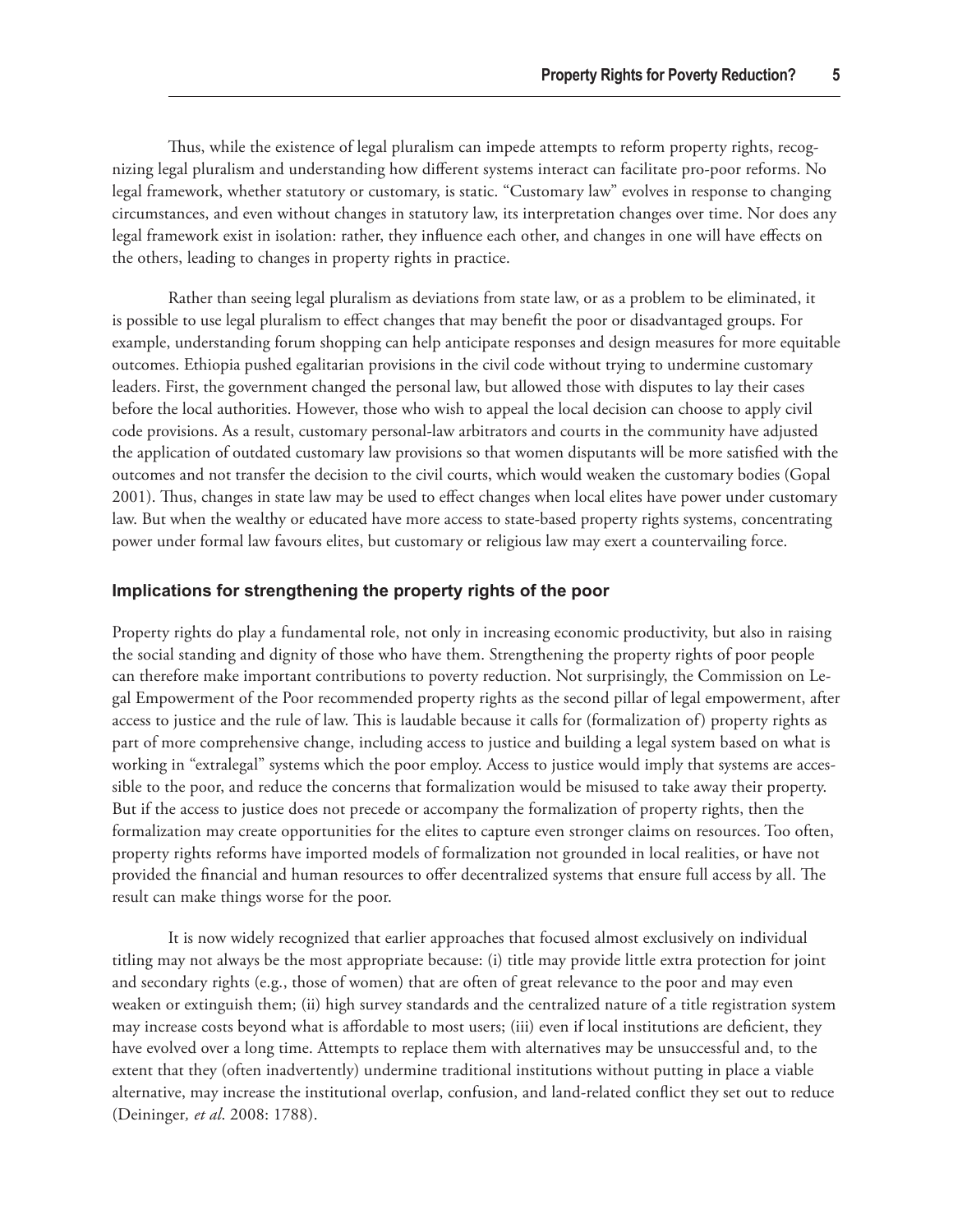This means that we need to move from viewing statutory law as laying out property rights, to recognizing that this is only one element that shapes tenure security in practice. Statutory reforms can play an instrumental role, but instead of using a single tool for "pro-poor property rights reform", a broader approach is needed. Legislative changes need to be accompanied by effective implementation, as well as by awareness campaigns, which may use the media, movies, local dramas, or a range of approaches. Civil society and religious leaders can be engaged as well, because customary and religious law are not unchanging. In some cases, redistribution of land from large land holders may also be needed for real poverty reduction (de Janvry *et al.* 2001).

It would be naïve to attempt any reform of property rights, especially those intended to help the poor, without dealing with power relations. Those who lose out from reforms will resist or subvert the reforms. If those who stand to lose are the powerful, then there will need to be a countervailing force or means of engaging them.

The importance of property rights for poverty reduction comes alongside many challenges that arise in trying to create policies and programs aimed at promoting tenure security. No universal prescription can apply because tenure regimes need to be adapted to the nature of the resource and the society in which it is to operate. Rural and urban land tenure arrangements are necessarily different; systems appropriate in an irrigated area may not work for rangelands or forests; those suitable for a highly individualized society may not be appropriate where traditions of collective resource management are strong, and vice versa. Security is important, but so is flexibility in many contexts, and property rights reforms need to accommodate differences from one area or type of resource to another.

Instead of looking for clearly defined rules within a single, coherent legal system, it is more useful to recognize the ambiguity of rules, and the multiplicity of legal systems. This ambiguity and pluralism gives scope for human agency, through forum shopping and adapting rules in shaping de facto rights. Allowing people to make such choices is critical for dealing with uncertainties that arise from environmental fluctuations, livelihood changes and other sources.

However, the rules created by local groups are not necessarily more equitable than those made by the state. Even where there are nominal rights, power differences and social relations can prevent people from exercising those rights, which especially affects women or low-status groups. Externally-defined laws (from the government or donor projects) can strengthen customary property rights (e.g. by recognizing the resource rights of indigenous peoples) or even provide disadvantaged groups with additional bases for claiming property rights, and thereby increase their bargaining power in negotiations for resources. Such law then becomes a 'resource' that can be used by the disadvantaged groups in their struggles over natural resources (von Benda-Beckmann and van der Velde 1992). However, for this to be effective, new laws aimed at strengthening the rights of the poor or other marginal groups must be accompanied by programs to create awareness by all parties, so that the new laws can be cited and accepted in the negotiation process.

In general, legal pluralism calls for greater humility in policies and programs. It is not just a matter of getting the "right" law or "right" institution to allocate or manage resources. Instead, rights to resources will be determined through messy, dynamic processes. Yet, this also provides the scope to respond to the ecological, livelihood, knowledge, social and political uncertainties that all resource users face.